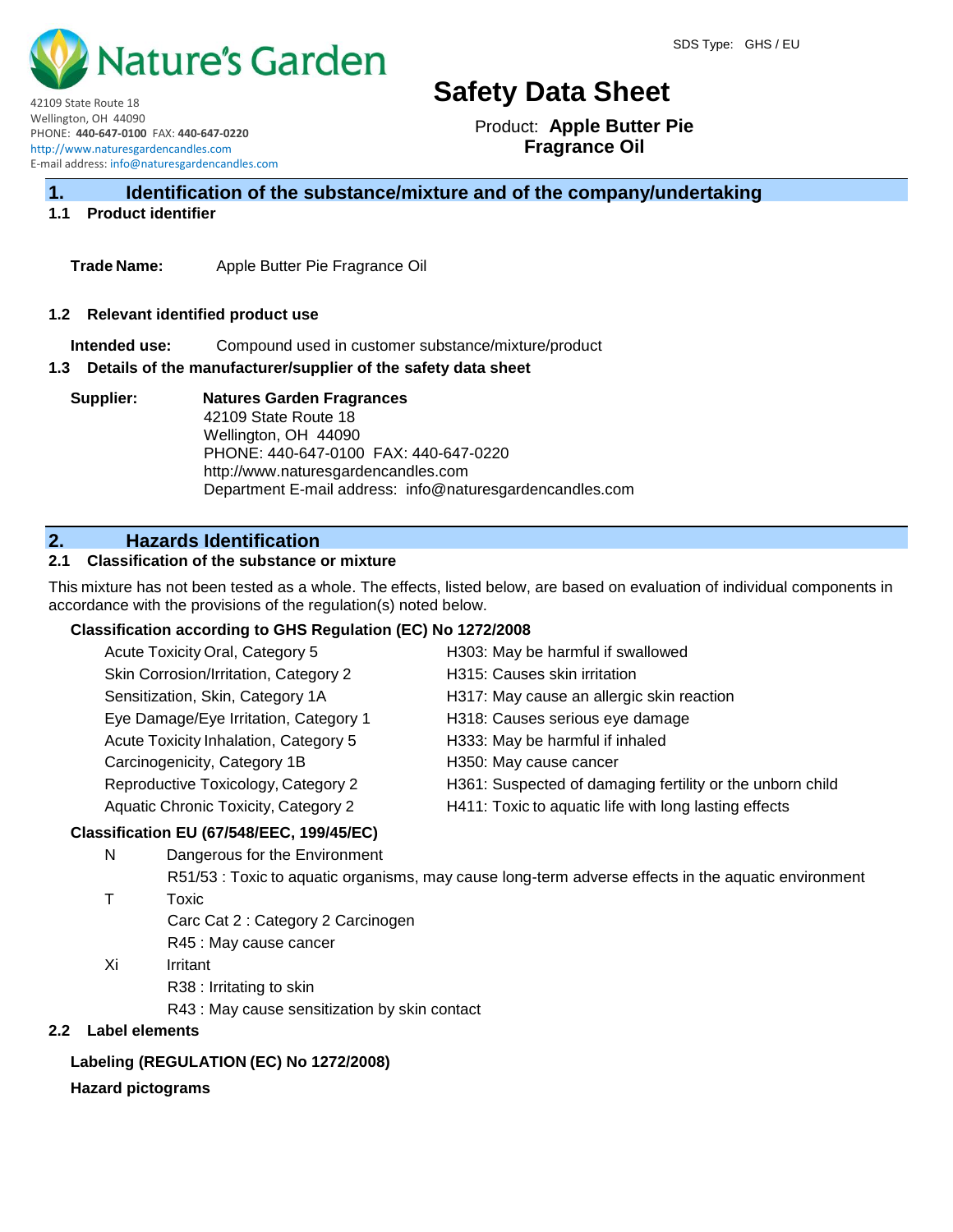

Product: **Apple Butter Pie Fragrance Oil**

Wellington, OH 44090 PHONE: **440-647-0100** FAX: **440-647-0220** http://www.naturesgardencandles.com E-mail address: info@naturesgardencandles.com



42109 State Route 18





# **Signal Word: Danger**

# **Hazard statements**

| H <sub>303</sub> | May be harmful if swallowed                         |
|------------------|-----------------------------------------------------|
| H315             | Causes skin irritation                              |
| H317             | May cause an allergic skin reaction                 |
| H318             | Causes serious eye damage                           |
| H333             | May be harmful if inhaled                           |
| H <sub>350</sub> | May cause cancer                                    |
| H361             | Suspected of damaging fertility or the unborn child |
| H411             | Toxic to aquatic life with long lasting effects     |

# **Precautionary Statements**

# **Prevention:**

| P <sub>201</sub> | Obtain special instructions before use                                   |
|------------------|--------------------------------------------------------------------------|
| P <sub>202</sub> | Do not handle until all safety precautions have been read and understood |
| P <sub>264</sub> | Wash hands thoroughly after handling                                     |
| P <sub>272</sub> | Contaminated work clothing should not be allowed out of the workplace    |
| P <sub>273</sub> | Avoid release to the environment                                         |
| P <sub>281</sub> | Use personal protective equipment as required                            |
|                  |                                                                          |

# **Response:**

| $P302 + P352$      | IF ON SKIN: Wash with soap and water                                                                                             |
|--------------------|----------------------------------------------------------------------------------------------------------------------------------|
| $P304 + P312$      | IF INHALED: Call a POISON CENTER or doctor/physician if you feel unwell                                                          |
| P305 + P351 + P338 | IF IN EYES: Rinse cautiously with water for several minutes Remove contact lenses if<br>present and easy to do. Continue rinsing |
| $P308 + P313$      | IF exposed or concerned: Get medical advice/attention                                                                            |
| P310               | Immediately call a POISON CENTER or doctor/physician                                                                             |
| P312               | Call a POISON CENTER or doctor/physician if you feel unwell                                                                      |
| P313               | Get medical advice/attention                                                                                                     |
| $P333 + P313$      | If skin irritation or a rash occurs: Get medical advice/attention                                                                |
| P362               | Take off contaminated clothing and wash before reuse                                                                             |
| P363               | Wash contaminated clothing before reuse                                                                                          |
| P391               | <b>Collect Spillage</b>                                                                                                          |
|                    |                                                                                                                                  |

# **2.3 Other Hazards**

# **no data available**

# **3. Composition/Information on Ingredients**

# **3.1 Mixtures**

This product is a complex mixture of ingredients, which contains among others the following substance(s), presenting a health or environmental hazard within the meaning of the UN Globally Harmonized System of Classification and Labeling of Chemicals (GHS):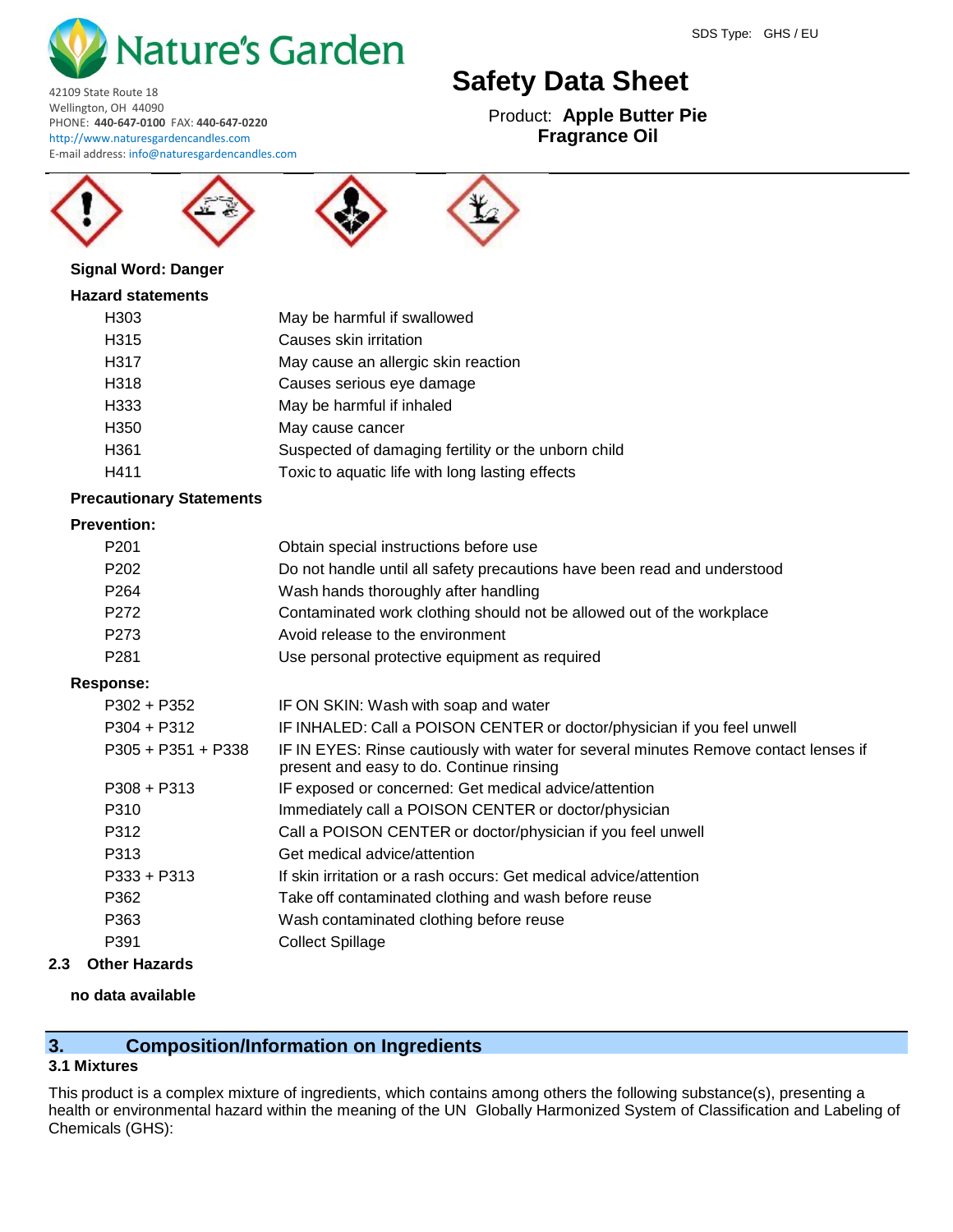

42109 State Route 18 Wellington, OH 44090

PHONE: **440-647-0100** FAX: **440-647-0220** http://www.naturesgardencandles.com E-mail address: info@naturesgardencandles.com

# **Safety Data Sheet**

Product: **Apple Butter Pie Fragrance Oil**

| CAS#<br>Ingredient     | EC#                                | Conc.<br>Range | <b>GHS Classification</b>                                                                        | <b>EU Classification</b>          |
|------------------------|------------------------------------|----------------|--------------------------------------------------------------------------------------------------|-----------------------------------|
| 104-67-6               | 203-225-4                          | 20 - 30 %      | H316; H401; H402; H412                                                                           | N - R51/53                        |
|                        | gamma-Undecalactone                |                |                                                                                                  |                                   |
| 104-55-2               | 203-213-9                          | 10 - 20 %      | H303; H312; H315; H317; H319; H401                                                               | Xi - R38, R43; Xn - R21           |
| Cinnamal               |                                    |                |                                                                                                  |                                   |
| 120-51-4               | 204-402-9                          | 10 - 20 %      | H302; H313; H400; H411                                                                           | N - R51/53; Xn - R22              |
| <b>Benzyl Benzoate</b> |                                    |                |                                                                                                  |                                   |
| $97 - 53 - 0$          | 202-589-1                          | $5 - 10%$      | H303; H316; H317; H319; H401                                                                     | Xi - R36, R43                     |
| Eugenol                |                                    |                |                                                                                                  |                                   |
| 101-39-3               | 202-938-8                          | $5 - 10%$      | H303; H317; H401                                                                                 | Xi - R43                          |
|                        | alpha-Methylcinnamaldehyde         |                |                                                                                                  |                                   |
| $88 - 41 - 5$          | 201-828-7                          | $2 - 5%$       | H227; H303; H316; H401; H411                                                                     | N - R51/53                        |
|                        | 2-t-Butylcyclohexyl acetate        |                |                                                                                                  |                                   |
| 103-45-7               | 203-113-5                          | $2 - 5%$       | H303; H318                                                                                       | Xi - R41                          |
| Phenethyl acetate      |                                    |                |                                                                                                  |                                   |
| 80-54-6                | 201-289-8                          | $2 - 5%$       | H227; H302; H315; H317; H361; H401;                                                              | N - R51/53; Xi - R38, R43; Xn -   |
|                        | <b>Butylphenyl Methylpropional</b> |                | H411                                                                                             | R22, R62, Repr Cat 3              |
| 110-27-0               | 203-751-4                          | $2 - 5%$       | H316                                                                                             |                                   |
| Isopropyl myristate    |                                    |                |                                                                                                  |                                   |
| 1222-05-5              | 214-946-9                          | $2 - 5%$       | H316; H400; H410                                                                                 | N - R50/53                        |
|                        | Hexamethylindanopyran              |                |                                                                                                  |                                   |
| 103-54-8               | 203-121-9                          | $2 - 5%$       | H303; H316                                                                                       |                                   |
| Cinnamyl acetate       |                                    |                |                                                                                                  |                                   |
| $91 - 64 - 5$          | 202-086-7                          | $2 - 5%$       | H302; H317; H402                                                                                 | Xi - R43; Xn - R22                |
| Coumarin               |                                    |                |                                                                                                  |                                   |
| 123-11-5               | 204-602-6                          | $1 - 2%$       | H303; H316; H402                                                                                 |                                   |
| Anisaldehyde           |                                    |                |                                                                                                  |                                   |
| 87-44-5                | 201-746-1                          | $1 - 2%$       | H304; H316                                                                                       | Xn - R65                          |
| beta-Caryophyllene     |                                    |                |                                                                                                  |                                   |
| 104-61-0               | 203-219-1                          | $1 - 2%$       | H316                                                                                             |                                   |
|                        | gamma-Nonalactone                  |                |                                                                                                  |                                   |
| 128-37-0               | 204-881-4                          | $1 - 2%$       | H316; H400; H410                                                                                 | N - R50/53                        |
|                        | <b>Butylated hydroxytoluene</b>    |                |                                                                                                  |                                   |
| 706-14-9               | 211-892-8                          | $1 - 2%$       | H316                                                                                             |                                   |
| gamma-Decalactone      |                                    |                |                                                                                                  |                                   |
| $60 - 12 - 8$          | 200-456-2                          | $1 - 2%$       | H302; H313; H316; H319                                                                           | Xi - R36; Xn - R22                |
| phenethyl alcohol      |                                    |                |                                                                                                  |                                   |
| 103-26-4               | 203-093-8                          | $1 - 2%$       | H303; H317                                                                                       | Xi - R43                          |
| Methyl cinnamate       |                                    |                |                                                                                                  |                                   |
| 77-83-8                | 201-061-8                          | $1 - 2%$       | H317; H401; H411                                                                                 | N - R51/53; Xi - R43              |
|                        | Ethyl methylphenylglycidate        |                |                                                                                                  |                                   |
| 8015-91-6              | 283-479-0                          | $0.1 - 1.0 %$  |                                                                                                  | R52/53; T - Carc Cat 2, R45; Xi - |
|                        |                                    |                | H227; H303; H313; H316; H319; H341;<br>Cinnamomum Zeylanicum (Cinnamon Leaf Off), 58xtH401; H412 | R36, R43; Xn - Muta Cat 3, R68    |
|                        |                                    |                |                                                                                                  |                                   |

See Section 16 for full text of GHS classification codes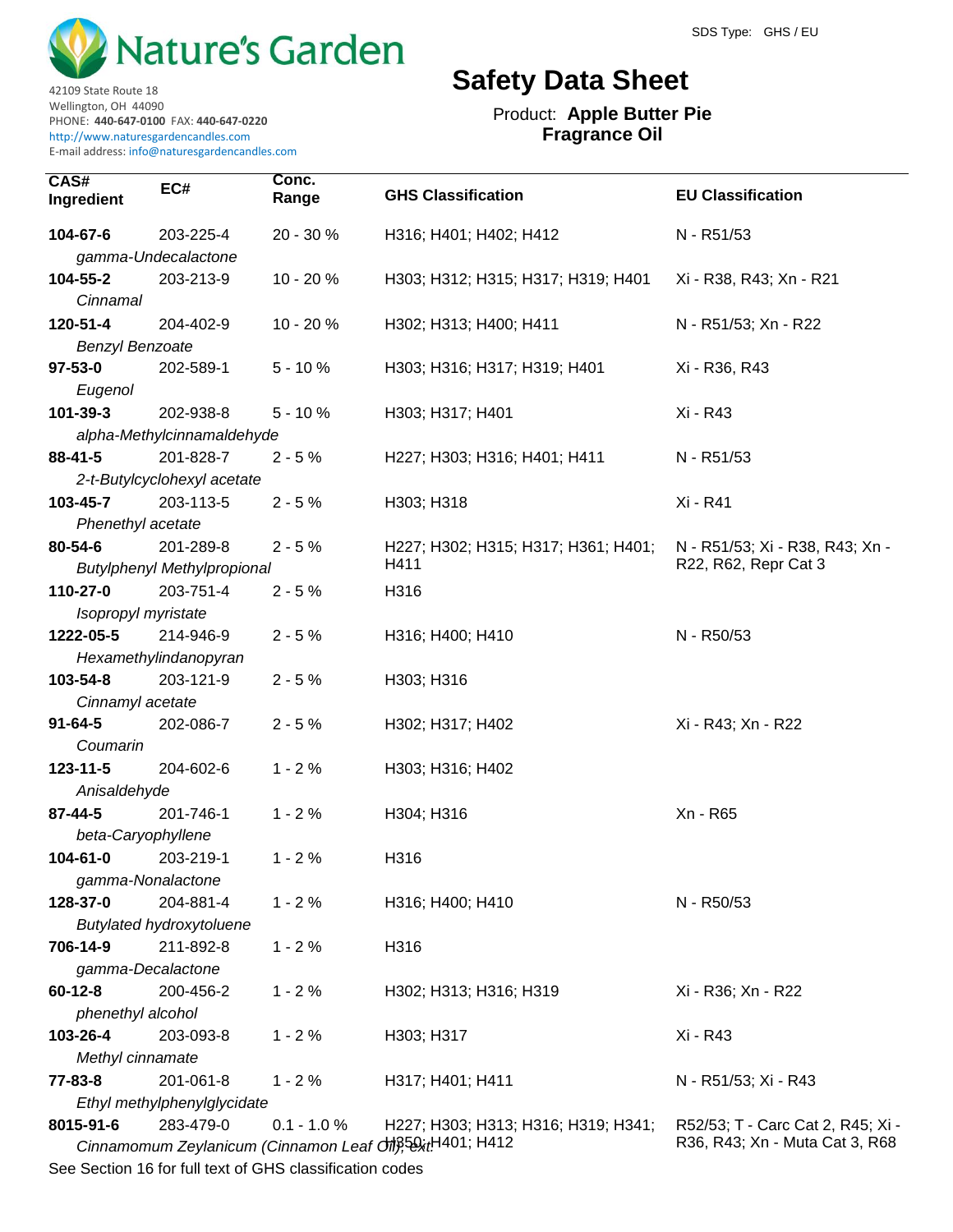

42109 State Route 18 Wellington, OH 44090

PHONE: **440-647-0100** FAX: **440-647-0220** http://www.naturesgardencandles.com E-mail address: info@naturesgardencandles.com

# **Safety Data Sheet**

Product: **Apple Butter Pie Fragrance Oil**

Total Hydrocarbon Content  $(\% w/w) = 2.40$ 

**4. First Aid Measures 4.1 Description of first aid measures Inhalation:** Remove from exposure site to fresh air and keep at rest. Obtain medical advice. **Eye Exposure:** Flush immediately with water for at least 15 minutes. Contact physician if symptoms persist. **Skin Exposure: Remove contaminated clothes.** Wash thoroughly with water (and soap). Contact physician if symptoms persist. **Ingestion:** The move of the state of the state of the state mouth with water and obtain medical advice. **4.2 Most important symptoms and effects, both acute and delayed Symptoms:** no data available **Risks:** Risks: Refer to Section 2.2 "Hazard Statements" **4.3 Indication of any immediate medical attention and special treatment needed Treatment:** Refer to Section 2.2 "Response" **5. Fire-Fighting measures 5.1 Extinguishing media Suitable:** Carbon dioxide (CO2), Dry chemical, Foam **Unsuitable** Do not use a direct water jet on burning material **5.2 Special hazards arising from the substance or mixture During fire fighting:** Water may be ineffective **5.3 Advice for firefighters Further information:** Standard procedure for chemical fires

# **6. Accidental Release Measures**

# **6.1 Personal precautions, protective equipment and emergency procedures**

Avoid inhalation and contact with skin and eyes. A self-contained breathing apparatus is recommended in case of a major spill.

# **6.2 Environmental precautions**

Keep away from drains, soil, and surface and groundwater.

#### **6.3 Methods and materials for containment and cleaning up**

Clean up spillage promptly. Remove ignition sources. Provide adequate ventilation. Avoid excessive inhalation of vapors. Gross spillages should be contained by use of sand or inert powder and disposed of according to the local regulations.

#### **6.4 Reference to other sections**

Not Applicable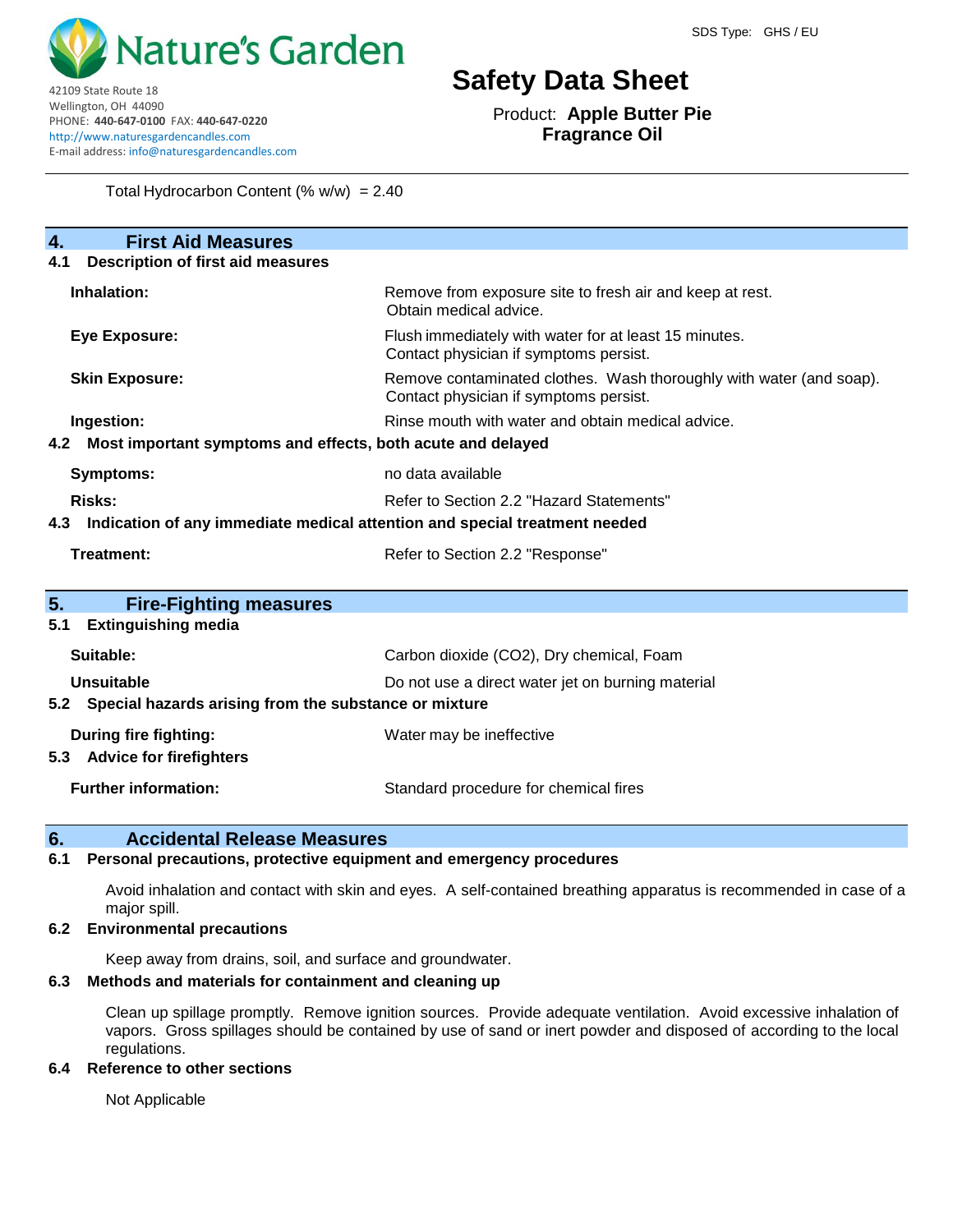

Product: **Apple Butter Pie Fragrance Oil**

E-mail address: info@naturesgardencandles.com

PHONE: **440-647-0100** FAX: **440-647-0220** http://www.naturesgardencandles.com

# **7. Handling and Storage**

# **7.1 Precautions for safe handling**

Apply according to good manufacturing and industrial hygiene practices with proper ventilation. Do not drink, eat or smoke while handling. Respect good personal hygiene.

# **7.2 Conditions for safe storage, including any incompatibilities**

Store in a cool, dry and ventilated area away from heat sources and protected from light in tightly closed original container. Avoid plastic and uncoated metal container. Keep air contact to a minimum.

# **7.3 Specific end uses**

42109 State Route 18 Wellington, OH 44090

No information available

# **8. Exposure Controls/Personal Protection**

# **8.1 Control parameters**

| <b>Exposure Limits:</b> |  |
|-------------------------|--|
|-------------------------|--|

| <b>Component</b> |                                 | ACGIH | ACGIH | OSHA | <b>OSHA</b><br>TWAppm STELppm TWAppm STELppm |  |
|------------------|---------------------------------|-------|-------|------|----------------------------------------------|--|
| 128-37-0         | <b>Butylated hydroxytoluene</b> |       |       |      |                                              |  |
| _ _ _ _ _ _ _    |                                 |       |       |      |                                              |  |

**Engineering Controls:** Use local exhaust as needed.

#### **8.2 Exposure controls - Personal protective equipment**

| Eye protection:                | Tightly sealed goggles, face shield, or safety glasses with brow guards and side shields, etc.<br>as may be appropriate for the exposure |
|--------------------------------|------------------------------------------------------------------------------------------------------------------------------------------|
| <b>Respiratory protection:</b> | Avoid excessive inhalation of concentrated vapors. Apply local ventilation where appropriate.                                            |
| <b>Skin protection:</b>        | Avoid Skin contact. Use chemically resistant gloves as needed.                                                                           |

# **9. Physical and Chemical Properties**

# **9.1 Information on basic physical and chemical properties**

| Appearance:                  | Conforms to Standard         |
|------------------------------|------------------------------|
| Odor:                        | Conforms to Standard         |
| Color:                       | Pale Yellow to Golden Yellow |
| <b>Viscosity:</b>            | Liquid                       |
| <b>Freezing Point:</b>       | Not determined               |
| <b>Boiling Point:</b>        | Not determined               |
| <b>Melting Point:</b>        | Not determined               |
| <b>Flashpoint:</b>           | >200 F (93.33 C)             |
| <b>Auto flammability:</b>    | Not determined               |
| <b>Explosive Properties:</b> | None Expected                |
| <b>Oxidizing properties:</b> | None Expected                |
| Vapor Pressure (mmHg@20 C):  | 0.0657                       |
| %VOC:                        | 2.459                        |
| Specific Gravity @ 25 C:     | 1.0120                       |
| Density @ 25 C:              | 1.0090                       |
| Refractive Index @ 20 C:     | 1.5255                       |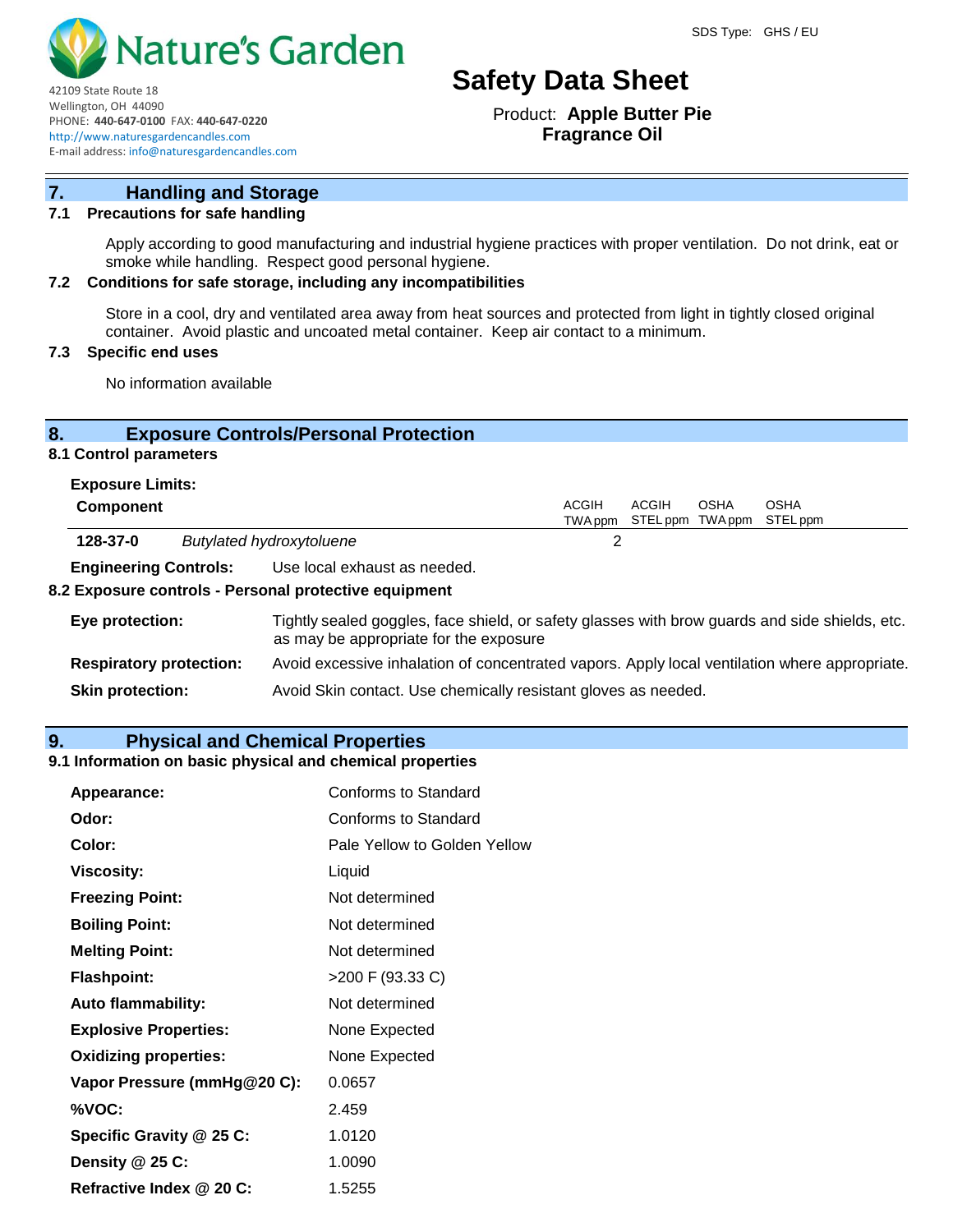

Product: **Apple Butter Pie Fragrance Oil**

42109 State Route 18 Wellington, OH 44090 PHONE: **440-647-0100** FAX: **440-647-0220** http://www.naturesgardencandles.com E-mail address: info@naturesgardencandles.com

**Soluble in:** Not determined

# **10. Stability and Reactivity**

| <b>10.1 Reactivity</b>                  | None                                               |
|-----------------------------------------|----------------------------------------------------|
| <b>10.2 Chemical stability</b>          | Stable                                             |
| 10.3 Possibility of hazardous reactions | None known                                         |
| <b>10.4 Conditions to avoid</b>         | None known                                         |
| 10.5 Incompatible materials             | Strong oxidizing agents, strong acids, and alkalis |
| 10.6 Hazardous decomposition products   | None known                                         |

# **11. Toxicological Information**

# **11.1 Toxicological Effects**

Acute Toxicity Estimates (ATEs) based on the individual Ingredient Toxicity Data utilizing the "Additivity Formula"

| Acute toxicity - Oral - mg/kg                      | (LD50: 2,610.68) May be harmful if swallowed                                     |
|----------------------------------------------------|----------------------------------------------------------------------------------|
| Acute toxicity - Dermal - mg/kg                    | (LD50: Undetermined) Not classified - the classification criteria<br>are not met |
| Acute toxicity - Inhalation - mg/L/4hr             | (LC50: 35.96) May be harmful if inhaled                                          |
| <b>Skin corrosion / irritation</b>                 | Causes skin irritation                                                           |
| Serious eye damage / irritation                    | Causes serious eye damage                                                        |
| <b>Respiratory sensitization</b>                   | Not classified - the classification criteria are not met                         |
| <b>Skin sensitization</b>                          | May cause an allergic skin reaction                                              |
| <b>Germ cell mutagenicity</b>                      | Not classified - the classification criteria are not met                         |
| Carcinogenicity                                    | May cause cancer                                                                 |
| <b>Reproductive toxicity</b>                       | Suspected of damaging fertility or the unborn child                              |
| Specific target organ toxicity - single exposure   | Not classified - the classification criteria are not met                         |
| Specific target organ toxicity - repeated exposure | Not classified - the classification criteria are not met                         |
| <b>Aspiration hazard</b>                           | Not classified - the classification criteria are not met                         |

| 12.<br><b>Ecological Information</b> |                                                          |
|--------------------------------------|----------------------------------------------------------|
| <b>12.1 Toxicity</b>                 |                                                          |
| Acute aguatic toxicity               | Not classified - the classification criteria are not met |
| <b>Chronic aquatic toxicity</b>      | Toxic to aquatic life with long lasting effects          |
| <b>Toxicity Data on soil</b>         | no data available                                        |
| <b>Toxicity on other organisms</b>   | no data available                                        |
| 12.2 Persistence and degradability   | no data available                                        |
| 12.3 Bioaccumulative potential       | no data available                                        |
| 12.4 Mobility in soil                | no data available                                        |
|                                      |                                                          |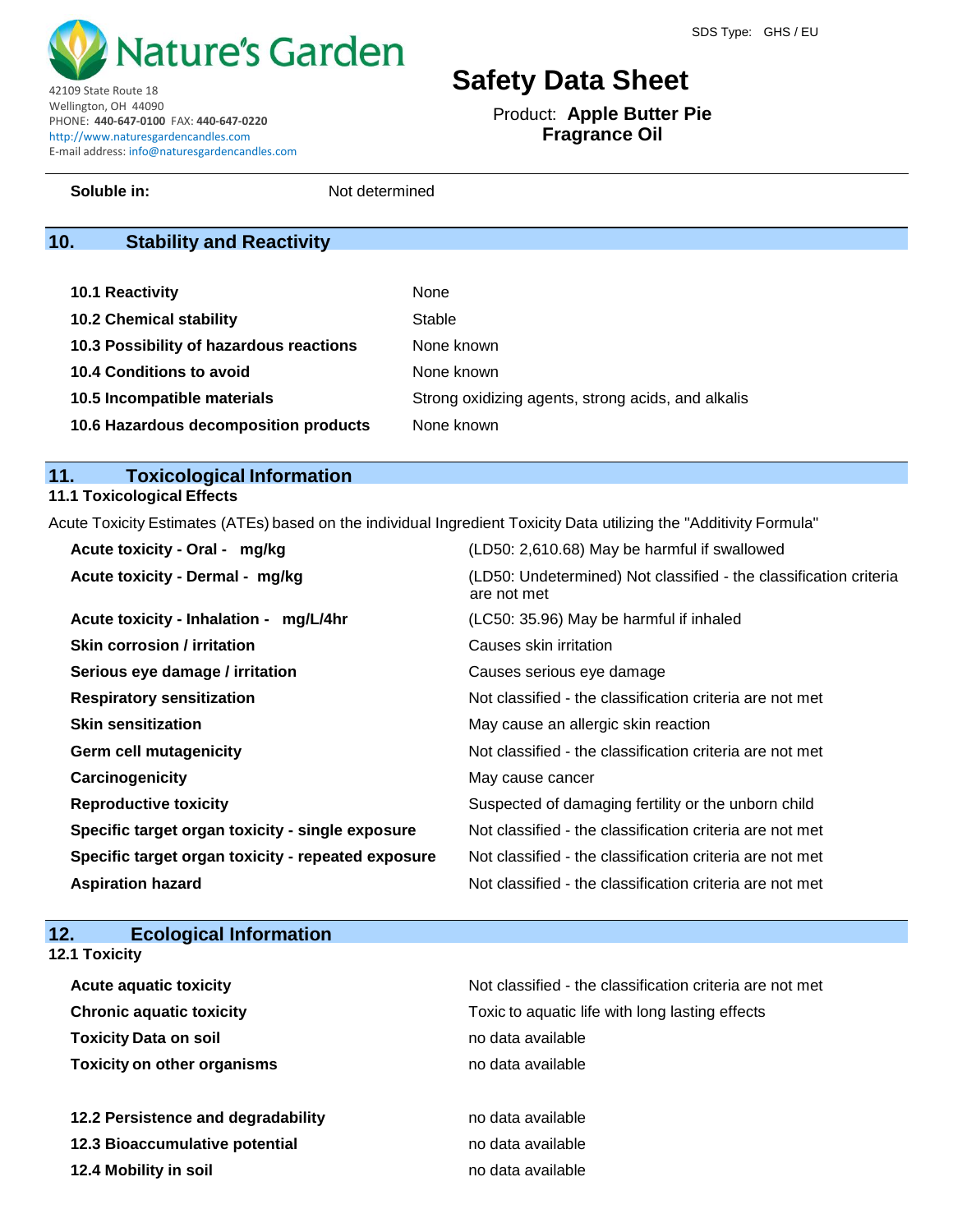

42109 State Route 18 Wellington, OH 44090 PHONE: **440-647-0100** FAX: **440-647-0220** http://www.naturesgardencandles.com E-mail address: info@naturesgardencandles.com

# **Safety Data Sheet**

Product: **Apple Butter Pie Fragrance Oil**

# **13. Disposal Conditions**

#### **13.1 Waste treatment methods**

Do not allow product to reach sewage systems. Dispose of in accordance with all local and national regulations. Send to a licensed waste management company. The product should not be allowed to enter drains, water courses or the soil. Do not contaminate ponds, waterways or ditches with chemical or used container.

# **14. Transport Information**

| <b>Regulator</b><br>U.S. DOT (Non-Bulk)<br><b>Chemicals NOI</b>  |            | <b>Class</b> | <b>Pack Group</b><br>Not Regulated - Not Dangerous Goods | <b>Sub Risk</b> | UN-nr.        |
|------------------------------------------------------------------|------------|--------------|----------------------------------------------------------|-----------------|---------------|
| <b>ADR/RID (International Road/Rail)</b>                         |            |              |                                                          |                 |               |
| <b>Environmentally Hazardous</b><br>Liquid, n.o.s.               | Substance. | 9            | Ш                                                        |                 | UN3082        |
| IATA (Air Cargo)                                                 |            |              |                                                          |                 |               |
| <b>Environmentally Hazardous</b><br>Liquid, n.o.s.<br>IMDG (Sea) | Substance. | 9            | Ш                                                        |                 | UN3082        |
| <b>Environmentally Hazardous</b><br>Liquid, n.o.s.               | Substance. | 9            | Ш                                                        |                 | <b>UN3082</b> |

| 15.<br><b>Regulatory Information</b>                                                     |                                                                                                                        |  |  |  |
|------------------------------------------------------------------------------------------|------------------------------------------------------------------------------------------------------------------------|--|--|--|
| <b>Additional European Regulations:</b>                                                  |                                                                                                                        |  |  |  |
| European Union (EINECS, ELINCS or NLP):                                                  | 100.00% (by Wt) of the components are listed or exempt.                                                                |  |  |  |
| <b>Additional Asian Regulations:</b>                                                     |                                                                                                                        |  |  |  |
| <b>Australian AICS:</b>                                                                  | 100.00% (by Wt) of the ingredients on AICS or notified.                                                                |  |  |  |
| <b>Chinese IECS:</b>                                                                     | 100.00% (by Wt) of the ingredients on IECS.                                                                            |  |  |  |
| <b>Japan ENCS:</b>                                                                       | 99.65% (by Wt) of the ingredients on ENCS, fall within the 1000<br>kilogram per annum exemption or have been notified. |  |  |  |
| Korea KECL:                                                                              | 99.78% (by Wt) of the ingredients on KECL, fall within the 100 kilogram<br>per annum exemption or have been notified.  |  |  |  |
| <b>New Zealand NZIoC:</b>                                                                | 99.94% (by Wt) of the ingredients on NZIoc.                                                                            |  |  |  |
| <b>Philippines PICCS:</b>                                                                | 100.00% (by Wt) of the ingredients on PICCS.                                                                           |  |  |  |
| The Status of the following ingredient(s) is NOT known for the registration lists noted; |                                                                                                                        |  |  |  |
| Lists noted within <> brackets after name                                                |                                                                                                                        |  |  |  |
| 67634-00-8<br>266-803-5 0.1 - 1.0 %                                                      | Isoamyl Allylglycollate: < ENCS>                                                                                       |  |  |  |
| 24720-09-0<br>246-430-4 0.01 - 0.1%                                                      | trans-alpha-1-(2,6,6-Trimethyl-2-cyclohexen-1-yl)-2-buten-1-one                                                        |  |  |  |

|                                          | $\mathcal{L}$ TI $\mathcal{L}$ U $\cup$ U $\cup$ U $\cup$ U $\cup$ U $\cup$ U $\cup$ U $\cup$ U $\cup$ U $\cup$ U $\cup$ U $\cup$ U $\cup$ U $\cup$ U $\cup$ U $\cup$ U $\cup$ U $\cup$ U $\cup$ U $\cup$ U $\cup$ U $\cup$ U $\cup$ U $\cup$ U $\cup$ U $\cup$ U $\cup$ U $\cup$ U $\cup$ U $\$ | $\alpha$ and $\alpha$ and $\alpha$ is the contract of $\alpha$ and $\alpha$ and $\alpha$ and $\alpha$ and $\alpha$ is the contract of $\alpha$<br>$(trans\text{-}alpha\text{-}Damascone): < NZIOC>$ |
|------------------------------------------|--------------------------------------------------------------------------------------------------------------------------------------------------------------------------------------------------------------------------------------------------------------------------------------------------|-----------------------------------------------------------------------------------------------------------------------------------------------------------------------------------------------------|
| $33467 - 73 - 1$ 251-532-7 $\leq 90$ ppm |                                                                                                                                                                                                                                                                                                  | $cis-3$ -Hexenyl formate: $<$ KECL $>$                                                                                                                                                              |
| 104-20-1                                 | 203-184-2  0.01 - 0.1%                                                                                                                                                                                                                                                                           | 4-(p-Methoxyphenyl)-2-butanone: < KECL>                                                                                                                                                             |